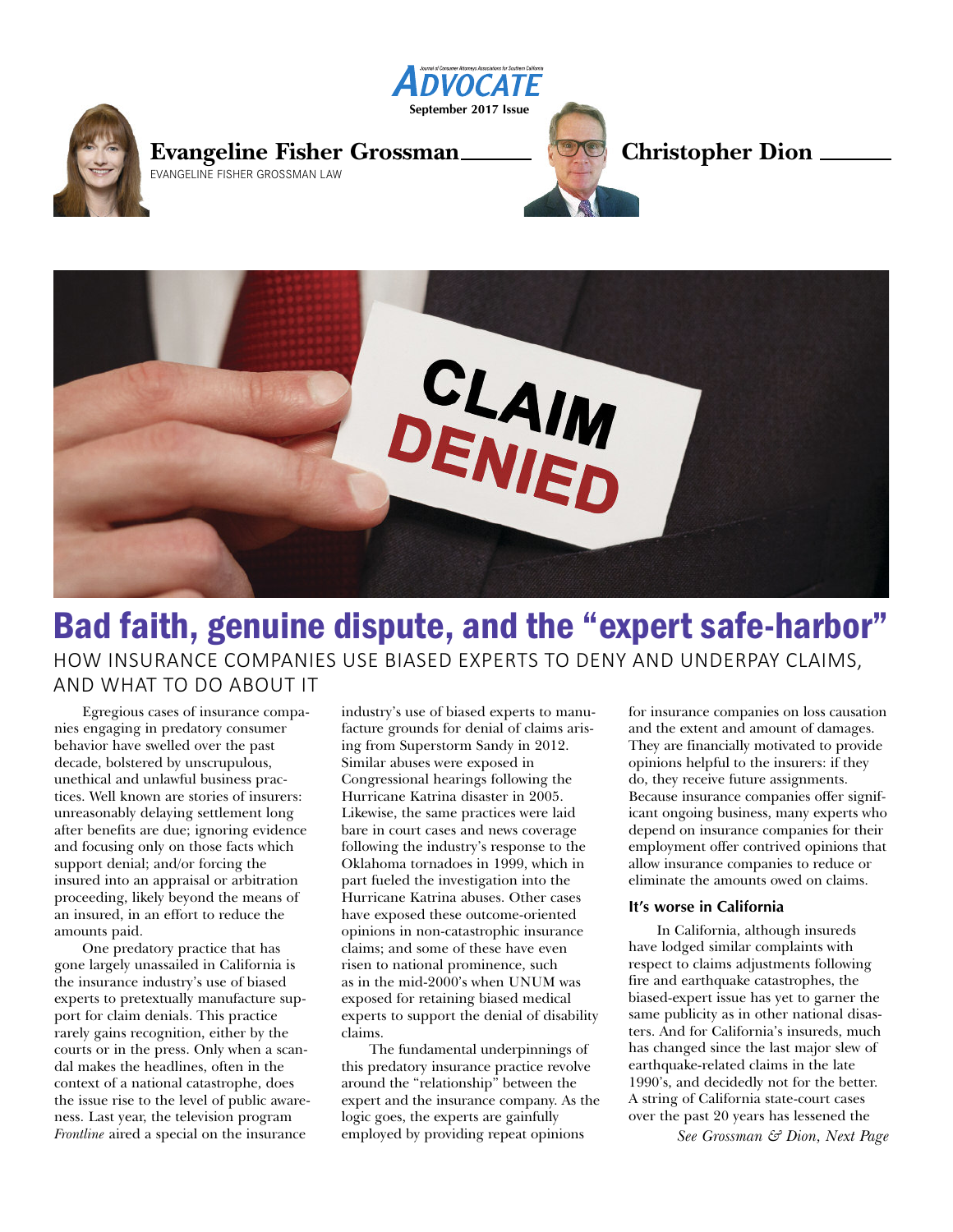

gains made by plaintiffs' attorneys in insurance bad-faith law, effectively incentivizing insurance companies to use biased experts to deny claims. While the courts have never endorsed the use of biased experts – nor would they if they knew – the uniform approach by the courts to this issue has accomplished nearly the same result.

These practices are particularly insidious as insurance companies can and do prey upon insureds who they know lack the ability to redress this abuse. Insurance companies often obtain uninformed, voluntary consent from the insured for an inspection by a biased expert; or the carrier invokes the policy's "cooperation" clause, either as a precursor to evaluating the claim or in conjunction with the policy's "right to sue" clause. Insurance companies can thus systematically deny benefits to which their insureds contracted and are otherwise entitled under the law. The insured seldom has the ability to contest the denial, simply because knowledgeable insurance counsel are unwilling to accept the contingency risk of a small claim, and the insurance company's reliance on an expert provides a shield against any and all bad faith and punitive damage claims.

This article examines the development of the "expert safe-harbor" defense in the context of the genuine-dispute doctrine and the universal success by the insurance industry over the past 17 years in using biased experts. It concludes with thoughts on how to overcome the practice and protect the rights of the insured.

## **Development of insurance "bad faith" and the "genuine-dispute doctrine"**

California first recognized a tort action for breach of the implied covenant of good faith and fair dealing in a thirdparty insurance claim in *Crisci v. Security Ins. Co.* (1967) 66 Cal.2d 425. The central tenet of the tort is "unreasonable conduct" by the insurer. The covenant of good faith and fair dealing is breached where an insurer delays or denies payment of policy benefits *unreasonably* (i.e., without any reasonable basis for its position) or *without proper cause*.

Following *Crisci,* the California courts began a decades-long expansion of the insurance "bad faith" tort. The courts extended the insurance "bad faith" action to first party claims, and provided for punitive damage recovery for breach of the covenant. The courts also created numerous categories of behavior that were *a priori* deemed to be "unreasonable," such as an insurer failing to properly and thoroughly investigate a claim, an insurer engaging in abusive practices to avoid payment of the claim, and an insurer misrepresenting matters or misleading the insured. Well known are the public policy reasons attributed to the unique tort status afforded insurance disputes under contract law, including in particular the insured seeking peace of mind and security in exchange for making payment in advance of loss.

However, over the last 20 years the tables have turned radically against the insureds. In 1991, the insurance industry won a decision of little consequence at the time, but which set the stage for later decisions that would profoundly alter the bad faith landscape. In *Opsal v. United Services Auto. Ass'n* (1991) 2 Cal.App.4th 1197, the court held that an insurer could not be found liable for bad faith if it maintained a "genuine dispute" with its insured over the interpretation of the law. This case gave birth to the genuinedispute doctrine (also known as the genuine-issue defense). A few years later the genuine-dispute doctrine was extended to reasonable but differing constructions of the policy between the insurer and the insured.

For nearly a decade following *Opsal*, the genuine-dispute doctrine languished in relative obscurity, consigned to those disputes involving legal issues. Thus its application was severely restricted – generally to those cases where a valid dispute existed concerning the interpretation of a policy provision. Only then would the defense successfully defeat an allegation of insurer bad faith.

#### *Fraley v. Allstate* **brings seismic shift**

A decade after *Opsal*, the insurance industry's expanding use of the genuinedispute defense underwent a seismic shift. In *Fraley v. Allstate Ins. Co.* (2000) 81 Cal.App.4th 1282, the appellate court held, rather broadly, that the genuinedispute defense did not extend merely to legal issues but also applied to factual disputes such that an insurer did not act unreasonably if it relied upon an expert whose opinion disputed the insured's case. Since *Fraley,* insurers have routinely employed experts who offer so-called "low-ball" estimates of damages or whose opinions dispute the insureds' arguments as to the cause of a claimed loss.

The *Fraley* case essentially created an "expert safe-harbor" defense – a subcategory of the genuine-dispute defense – which meant that an insurer could effectively eliminate any liability for breach of the covenant of good faith and fair dealing so long as they retained an expert. Most judges and lawyers recognize and agree that insurers routinely use biased experts. Even the United States Supreme Court recognized this fact over 150 years ago, opining that "[e]xperience has shown that opposite opinions of persons professing to be experts, may be obtained to any amount." Insurers have always had an incentive to use an expert to support their denial, but after the *Fraley* decision insurers were incentivized to use biased experts on disputed or questionable matters to ensure the availability of the genuine-dispute defense.

#### **A failed attempt at clawback:** *Chateau Chamberay*

Recognizing that the *Fraley* decision was overly broad and would simply encourage corrupt practices, the Court of Appeal attempted to rein in its farreaching and potentially disastrous impact. *Chateau Chamberay v. Associated Int'l Ins. Co.* (2001) 90 Cal.App.4th 335, carved out exceptions to the "expert safeharbor" defense, opining that the genuine-dispute doctrine is unavailing if: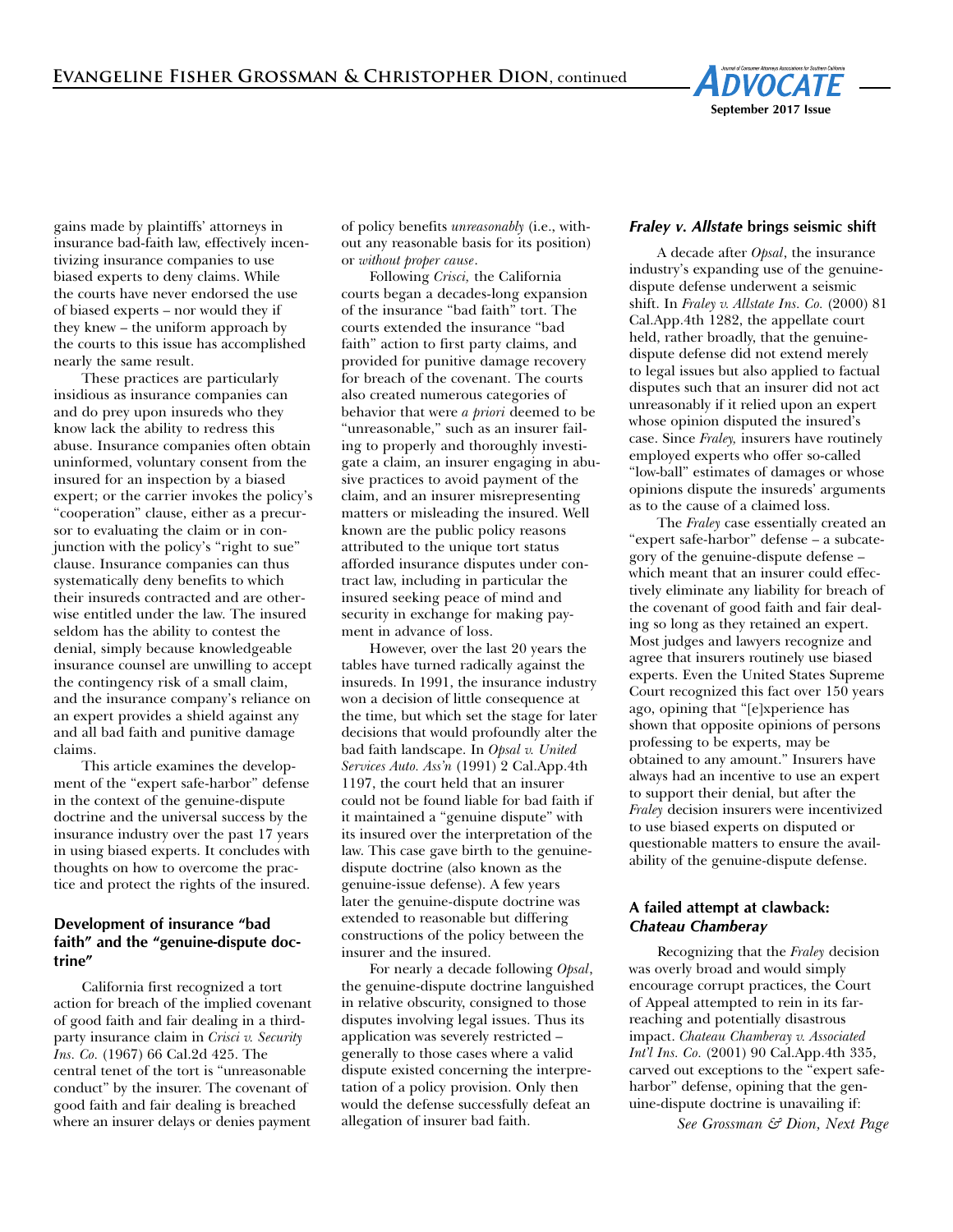

(1) "(the insurer was guilty of misrepresenting the nature of the investigatory proceedings;

(2) the insurer's employees lied during the depositions or to the insured; (3) the insurer dishonestly selected its experts; (4) the insurer's experts were unreasonable; and (5) the insurer failed to conduct a thorough investigation." The court went on to explain that the list was not intended to be exclusive, adding the following additional sixth exception by way of footnote: "This list is certainly not intended to be exhaustive of the circumstances that may justify submission to a jury of an insurer's 'genuine dispute' defense to a claim of bad faith. Nor, we must also add, may an insurer insulate itself from liability for bad faith conduct by the simple expedient of hiring an expert for the purpose of manufacturing a 'genuine dispute.'"

But despite the court's restrictive recasting of the *Fraley* decision, the *Chateau Chamberay* biased-expert exceptions have largely gone ignored or have been unavailing to the insured. The "expert safe-harbor" strategy has now become a near absolute defense for the insurance industry and presents a license to engage in unsavory business practices. Since 2001, despite hundreds if not thousands of attempts, an insured has yet to demonstrate an expert's "bias" and prevail in a published or unpublished California appellate decision against an insurer asserting the "expert safe-harbor" defense to an action for bad faith denial of a claim.

As merely one example, in *Hodjat v. State Farm Mutual Automobile Ins. Co.* (2012) 211 Cal.App.4th 1, the court first noted that "summary judgment cannot be based on the 'genuine dispute' doctrine when the insurer dishonestly selected its experts, the experts were unreasonable or the insurer failed to conduct a thorough investigation." The court then went on to hold that "[w]hile these general propositions of law may be true, the Hodjats provide no explanation as to how they are true in this case. They do not name the expert who was purportedly dishonest or unreasonable or failed to thoroughly

investigate their claim. They also do not describe what it was that he did not do or did wrong. In short, the Hodjats fail to apply the law to the facts of this case." A plethora of cases exist where, although the insured alleged bias, they failed to produce any evidence to support the allegations. Often, the insured simply relies upon the disparity in costs between their expert and the insurer's expert as a proxy to infer bias.

#### **Three factors hamper plaintiffs**

This lack of insureds' success may be attributable to three key factors. First, when a plaintiff 's lawyer evaluates a case they are looking for failings in the insurance company's investigation. It's a logical step in the case evaluation: not only do these failings support allegations of bad faith, but they also defeat the genuine-dispute defense in the same stroke. Thus, the natural instinct for most plaintiff 's attorneys is to immediately focus on the "failure to conduct a thorough investigation" exception set forth in *Chateau Chamberay*, and not the three exceptions dealing with expert bias.

Second, uncovering evidence revealing the lack of a thorough investigation simply follows from the case evaluation and management. There is no additional work involved for plaintiffs' counsel. Often the evidence is found merely in the claims file, which insurance companies reluctantly provide in discovery. On the other hand, evaluating and proving expert bias involves considerably more work and substantially more motions, as both insurers and their experts will resolutely fight and obstruct discovery to defend their practices.

And third, simply no guidance exists on what constitutes bias in the insurance arena. Although a few enterprising plaintiffs have attempted to argue bias, without any guidance, their attempts have invariably fallen far short of the mark. Notably, in one case, the appellate court succinctly captured the challenges of proving "expert bias." In overruling a demurrer, the appellate court highlighted that the complaint had sufficiently

alleged that the insurer's expert was biased. However, while allowing the complaint to move forward, the appellate court nevertheless expressed "skepticism as to the nature of the competent and credible proof [that Plaintiff] will be able to offer in support of these allegations." The case was settled shortly after this decision. Thus, while courts have on occasion addressed allegations of bias in the insurance context, plaintiffs often don't provide sufficient evidence to support their allegations.

#### **The "substantial relationship" test for bias**

The crux of the challenge for insureds is the meaning of "bias" under *Chateau Chamberay*. As yet, no California appellate court has defined "bias" for purposes of the genuine-dispute defense, nor provides a blueprint for the evidence that must be adduced at trial. The field remains so muddled that it's not even clear whether a plaintiff must show "impression of bias," "appearance of bias," "unacceptable probability of actual bias," or "actual bias."

In general, "[b]ias is a term used in the 'common law of evidence' to describe the relationship between a party and a witness which might lead the witness to slant, unconsciously or otherwise, his testimony in favor of or against a party." In 1970, in an analogous insurance case dealing with the bias of a neutral third arbitrator, California adopted the rule set forth by the U.S. Supreme Court that an arbitrator is disqualified if there is an "impression of bias." The fact that no actual fraud or bias was charged or proved against the neutral umpire is immaterial. The neutral arbitrator must be above reproach.

For the past 15 years, California has applied – nearly universally – the impression of bias test, whether it is with respect to the disqualification of arbitrators, appraisers, attorneys, or judges. This has been markedly so in addressing the requirements of the independent appraiser under Insurance Code § 2071. Only on rare occasions, and for overriding reasons, have the courts deviated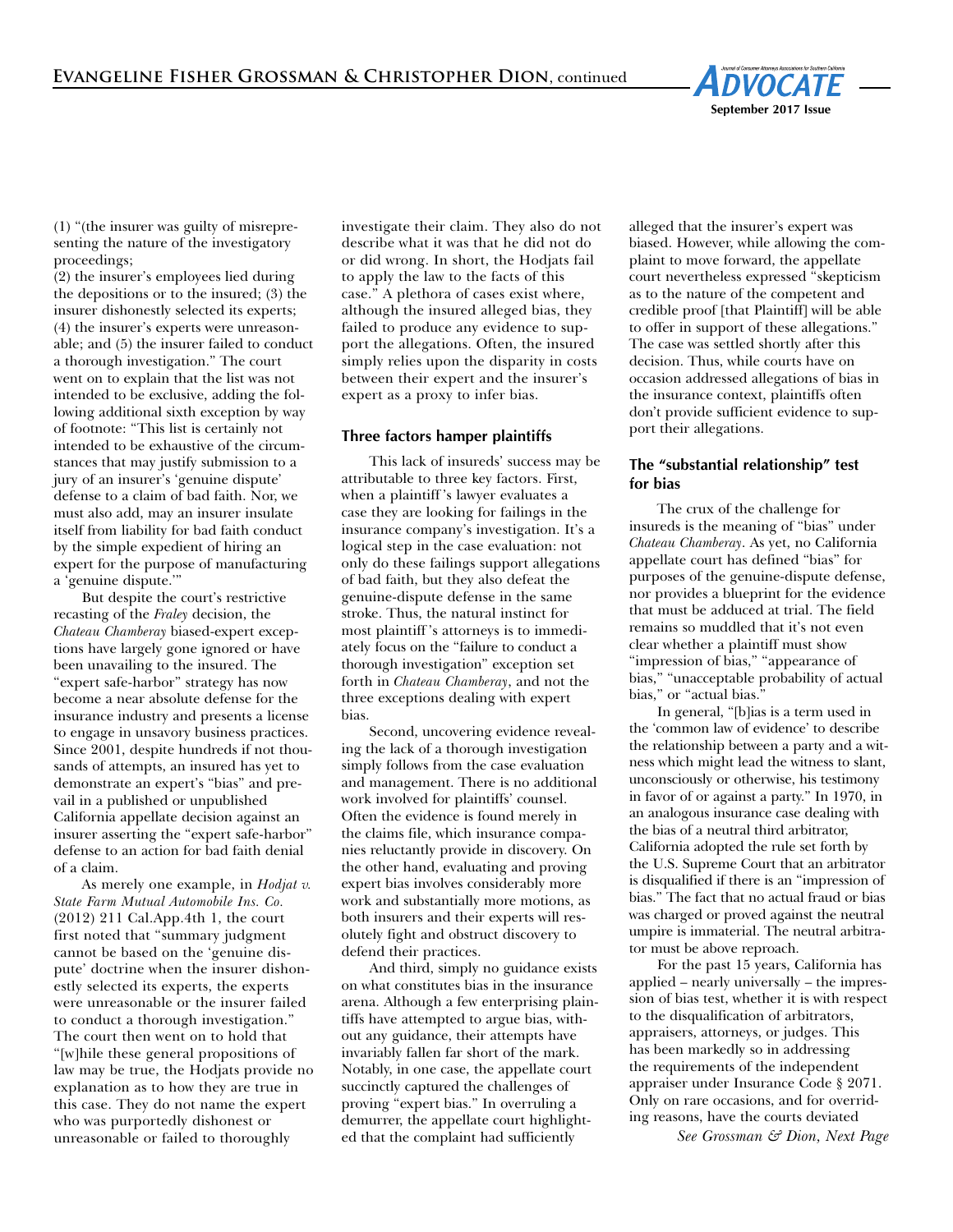

from applying the "impression of bias" rule.

More importantly, the courts have also failed to provide guidance as to which factors should be considered in evaluating bias in the insurance expert arena. The federal courts have openly lamented the failure of California courts to provide guidance on what evidence must be adduced at trial to demonstrate expert bias.

Analogous cases dealing with the "impression of bias" rule may be helpful if not yet dispositive. A leading case on expert bias is *Michael v. Aetna Life & Casualty Ins*. Co. (2001) 88 Cal.App.4th 925, which held that simply showing a substantial relationship (e.g*.*, through number of cases and/or dollars paid), is sufficient to show bias. Judge Croskey concurred on this seminal opinion on bias – written a mere two months before he wrote *Chateau Chamberay* – in which the court held that bias may be shown by (1) substantial business dealings during the time of engagement existing between the expert and either the insurer or its representatives (including specifically its attorneys); or (2) substantial prior or continuing business relationship existing between the expert and either the insurer or its representatives, even if the business activity does not occur at the time of the expert's opinion. The *Michael* court distinguished relationships that are social in nature versus relationships imbued with a substantial financial interest, holding that "to create an impression of possible bias that therefore requires disclosure, a business relationship must be substantial and involve financial consideration."

Since *Michael*, the courts have held a relationship which contains a "pecuniary element" to a higher standard. In *Haas v. County of San Bernardino* (2002) 27 Cal.4th 1017, the California Supreme Court addressed at length the bias that infers when a relationship contains a pecuniary element, opining that "[o]f all the types of bias that can affect adjudication, pecuniary interest has long received the most unequivocal condemnation and the least forgiving scrutiny." The Court went on to cite extensively from several U.S. Supreme Court cases in rejecting the "actual bias" test in the context of relationship that contains a substantial pecuniary element, noting that the "presumption of impartiality" does not apply.

In the years since *Michael*, courts have also held that there is no time limit on the lookback, because the "substantial relationship" test is evaluated over the entire term of the relationship including an examination of well into double-digit years. However, in the context of insurance companies using biased experts to deny claims, no California state court has yet applied *Michael*, or any other case, to ascertain whether bias is present merely by reference to the metrics, or whether more is required.

## **Federal courts and the "actual bias" test:** *Hangarter* **and its progeny**

While the "inference of bias" and the "substantial relationship" test set forth in *Michael* appears to be the applicable standard, the federal courts interpreting California law have enforced a much higher standard, imposing the requirement on the insured to show "actual bias." The seminal case on this issue is *Hangarter v. Provident Life & Accident Ins. Co.* (9th Cir. 2004) 373 F.3d 998, 1010. In *Hangarter* the Court addressed whether the insurance company could invoke the genuine-dispute defense when it relied upon a medical practitioner's opinion supporting its denial of disability benefits under a policy. The court held that the "[i]nsurer exhibited bias in selecting and retaining Dr. Swartz because Paul Revere used Dr. Swartz nineteen times from 1995 to 2000 .… Similarly, evidence showed that in thirteen out of thirteen cases involving claims for total disability, Dr. Swartz rejected the insured's claim that he or she was totally disabled."

While *Hangarter* merely highlighted the prior work of the medical practitioner, without ever explicitly stating that the plaintiff must demonstrate actual bias through other cases, the federal court cases that followed rejected the "inference of bias" test through dollars and numbers of claims and held that *Hangarter* required a showing of actual

bias. In large part the enforcement of a higher standard has focused on the fact that it would be difficult to find an expert that doesn't perform work for the insurance industry. However, the failure of the industry to locate truly impartial experts should not mean that the insured has an insurmountable challenge in overcoming the biased expert. Rather, the burden should shift to the industry to cede the genuine-dispute defense and instead prove the soundness of its investigation apart from its reliance upon an expert.

#### **Insurance companies prey on the unsuspecting insured**

The *Chateau Chamberay* decision failed to rein in the use of biased experts. Consequently, the industry's practice of retaining experts has only proliferated in the years since. Now, multi-billion dollar public companies – such as Servicemaster Global Holdings Inc (NYSE:SERV) and Exponent (NAS-DAQ:EXPO) – exist to provide professional services and expert opinions to insurance companies. The average insured often unknowingly accommodates the insurance company's request to have a biased expert inspect the property. Moreover, the insurance carrier can also apply subtle coercion by invoking the policy's "cooperation" clause, either as a precursor to evaluating the claim or in conjunction with the policy's "right to sue" clause, without ever informing the insured of the relationship between the expert and the insurance company.

And woe is the more knowledgeable insured that objects to an inspection. An insured is obligated under the law to permit an inspection by the carrier's expert. As is typical for most homeowner's policies, the standard form of fire insurance policy in Insurance Code section 2071 specifically requires the insured to allow an inspection of the property by the insurance company. That same form contains a forfeiture of rights provision whereby the insured can lose the right to sue if the insured fails to comply with the policy. Unsurprisingly, insurance companies can and do coerce their